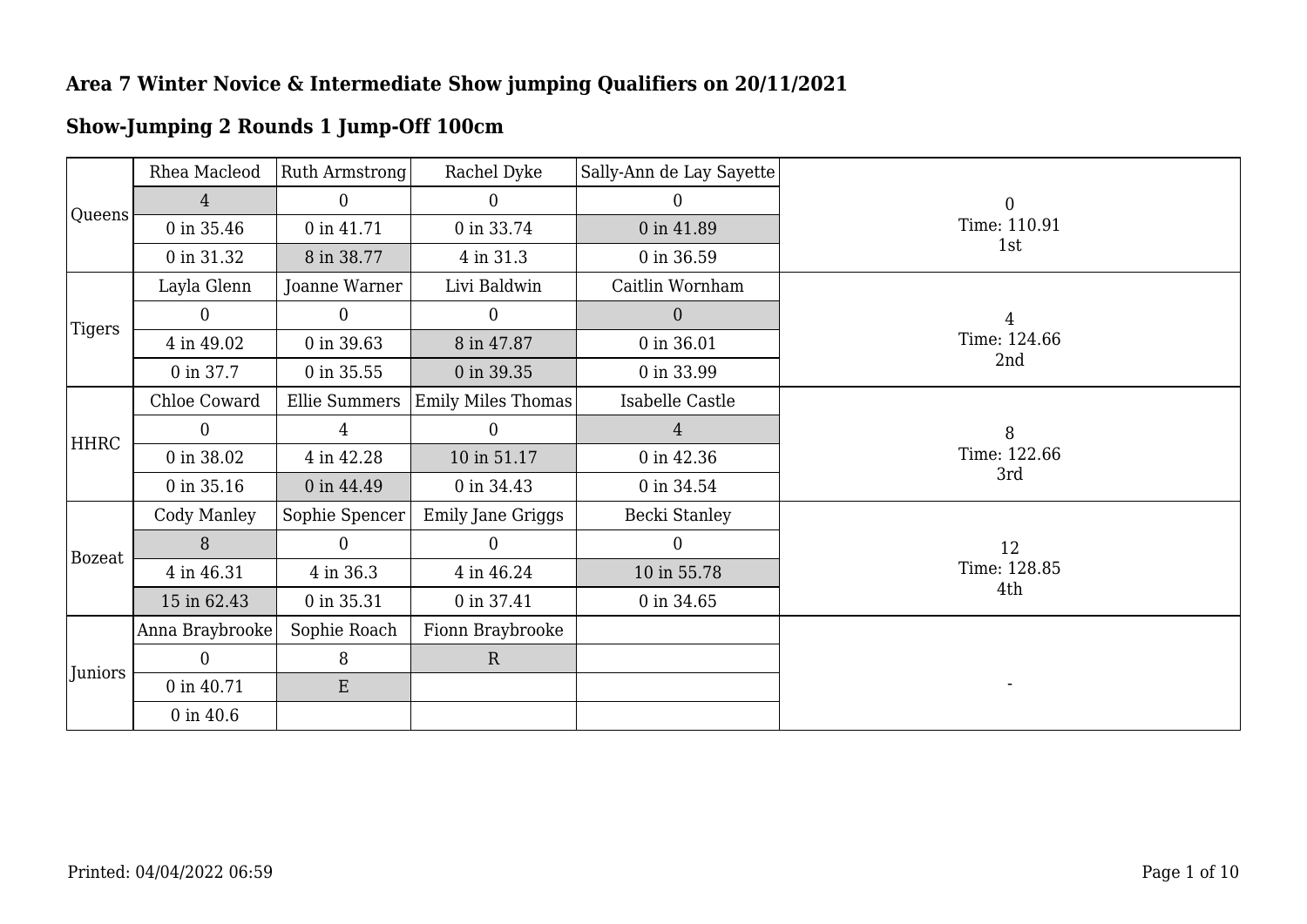|               | <b>Emily Miles Thomas</b> | Isabelle Castle | Chloe Coward  |              |              |
|---------------|---------------------------|-----------------|---------------|--------------|--------------|
|               |                           |                 |               |              |              |
| HHRC          | $0$ in 44.56              | 0 in 39.77      | $0$ in 41.3   |              | Time: 125.63 |
|               | 4 in 36.6                 | 0 in 33.67      | 0 in 37       |              | 1st          |
| <b>Bozeat</b> | Cody Manley               | Becki Stanley   | Chloe Alibone | Maisy Gallen |              |
|               |                           |                 | 4             |              |              |
|               | 0 in 40.25                | 0 in 33.36      | 0 in 36.09    | 0 in 33.86   | Time: 103.31 |
|               | 0 in 40.74                | 0 in 31.57      | 0 in 33.86    | 4 in 34.36   | 2nd          |

## **Show-Jumping 2 Rounds 1 Jump-Off 110cm**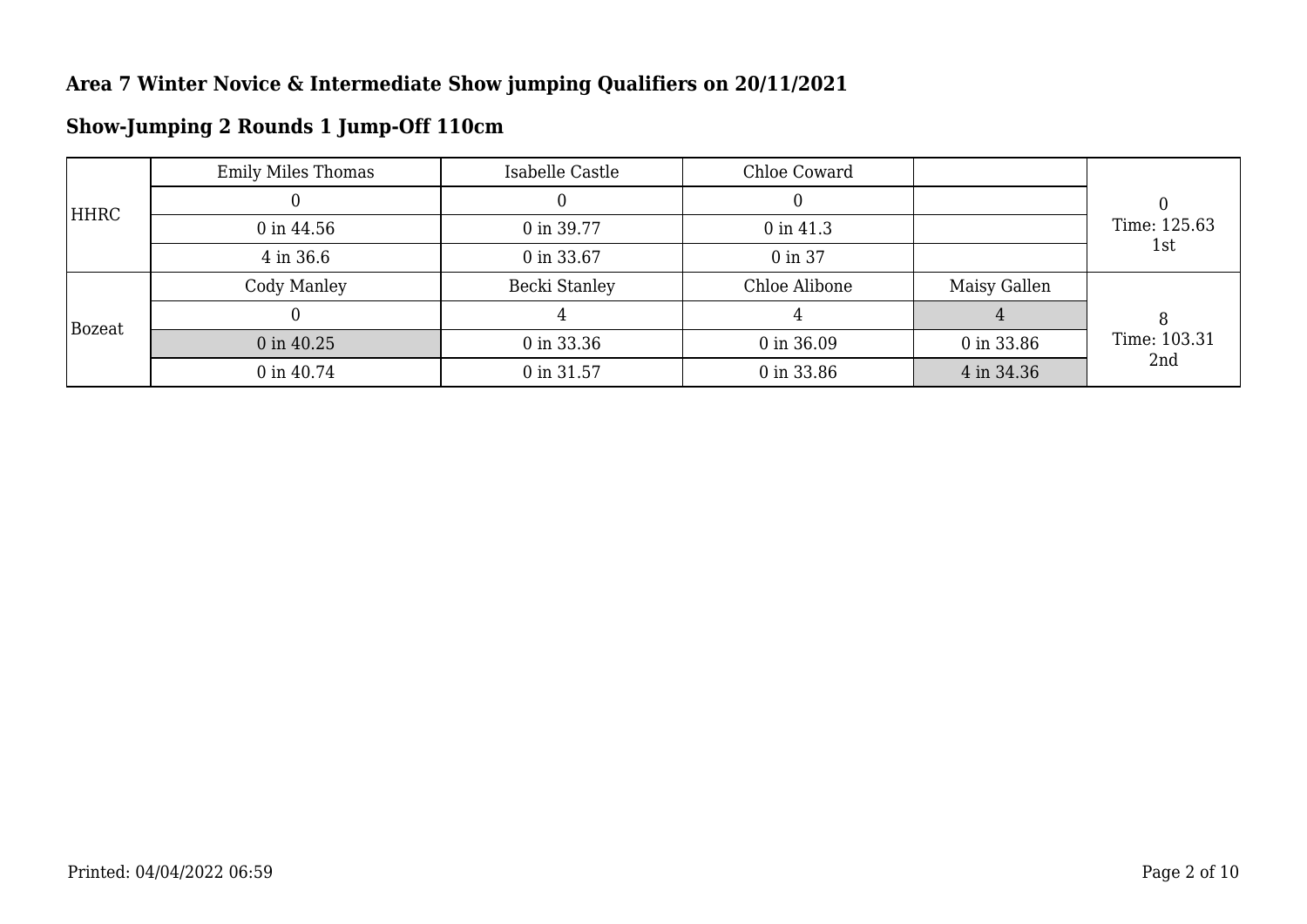## **Show-Jumping 2 Rounds 1 Jump-Off 70cm**

|                           | <b>Hayley Dolby</b> | Kirsty Watts |                      | Cattherine Martin Pauline Woodthorpe |                  |
|---------------------------|---------------------|--------------|----------------------|--------------------------------------|------------------|
|                           | $\Omega$            | $\Omega$     | $\overline{0}$       | 37                                   | $\boldsymbol{0}$ |
| Lions                     | 0 in 41.87          | 0 in 34.26   | 0 in 41.59           | 38 in 75.5                           | Time: 117.72     |
|                           | 4 in 35.94          | 4 in 33.52   | 0 in 38.7            | 0 in 46.7                            | 1st              |
|                           | Michelle Steward    | Kerry Simson | <b>Heather Sweet</b> | Karen Howse                          |                  |
| Darwin                    | 2                   | $\theta$     | 5                    | $\overline{0}$                       | $\overline{2}$   |
|                           | 0 in 45.99          | 0 in 36.17   | 0 in 44.13           | 0 in 39.07                           | Time: 119.37     |
|                           | 0 in 46.61          | 0 in 35.09   | 0 in 43.7            | 0 in 38.57                           | 2nd              |
|                           | Sally Allsop        | Ann Chadwick | Sarah Anderson       | Alison Jones                         |                  |
| Hills & Harbour           | 16                  | $\Omega$     | $\theta$             | $\Omega$                             | 4                |
|                           | 4 in 41.7           | 4 in 39.6    | 0 in 43.93           | 0 in 46.25                           | Time: 129.78     |
|                           | 4 in 43.75          | 0 in 34.1    | 0 in 44.26           | 0 in 44.12                           | 3rd              |
|                           | Michelle Cunnel     | Jo Murphey   | Becca Saunders       | <b>TBC</b>                           |                  |
| <b>Hidden Curiosities</b> | E                   | 4            | 8                    |                                      | 16               |
|                           |                     | 0 in 40.57   | 4 in 42.41           |                                      | Time: 82.98      |
|                           |                     | 0 in 42.75   | 8 in 42.6            |                                      | 4th              |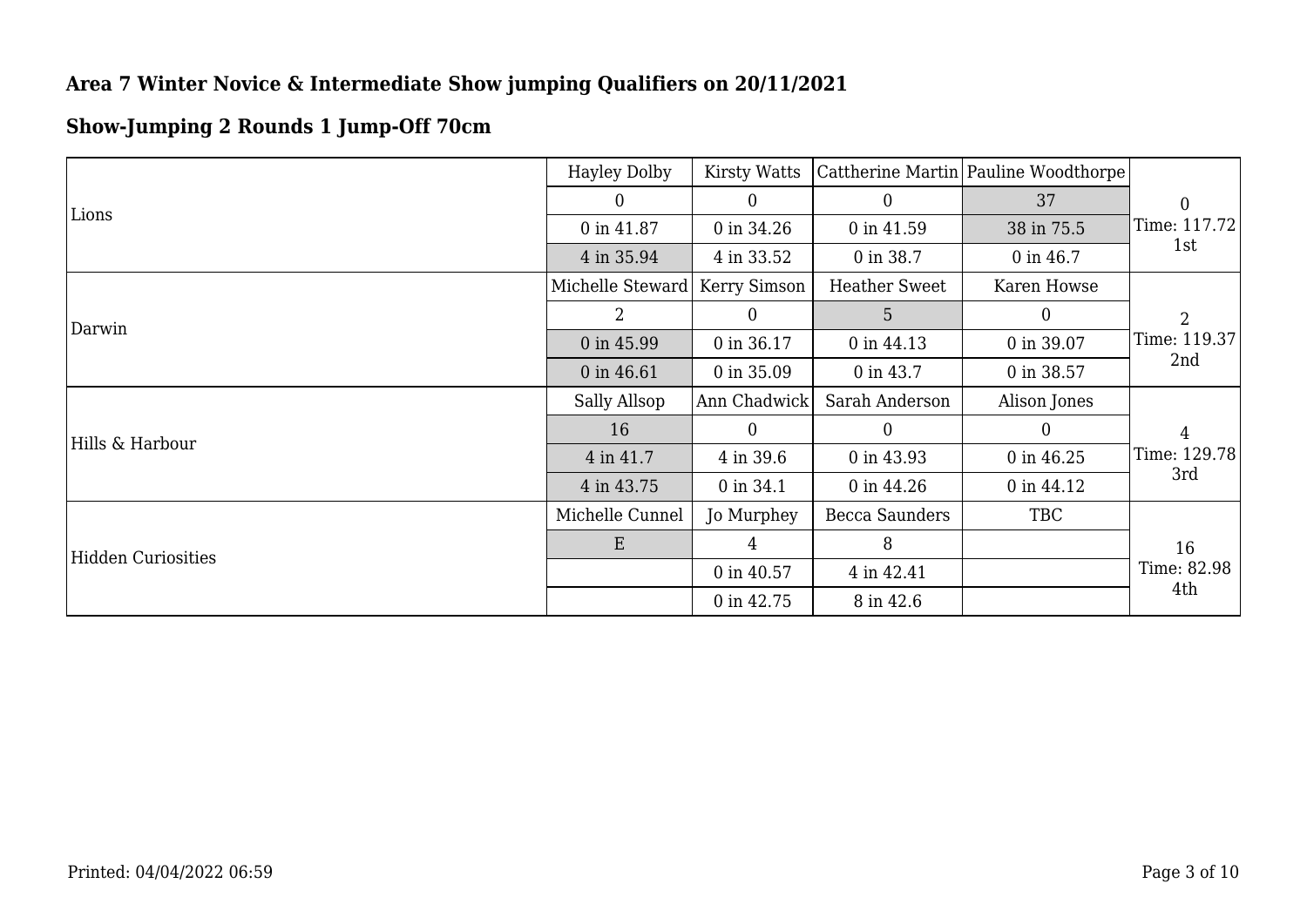| Bozeat | Mary-Jane Normington | Abbey Smith | Emily Chapman | Summer Parker       |              |  |
|--------|----------------------|-------------|---------------|---------------------|--------------|--|
|        |                      |             |               |                     |              |  |
|        | 0 in 43.03           | 0 in 41.44  | 0 in 35.23    | 4 in 47.88          | Time: 119.7  |  |
|        | 0 in 41.84           | 4 in 41.88  | 0 in 30.13    | 4 in 38.4           | 1st          |  |
| WARC   | Flo Woollard         | Ava Lambert | Zara Stafford | <b>Edith Carter</b> |              |  |
|        |                      |             | 10            |                     | 10           |  |
|        | 0 in 34.8            | 0 in 36.52  | 2 in 51.55    |                     | Time: 122.87 |  |
|        | 0 in 33.21           | 0 in 29.2   | 0 in 29.09    |                     | 2nd          |  |

## **Show-Jumping 2 Rounds 1 Jump-Off 70cm Junior**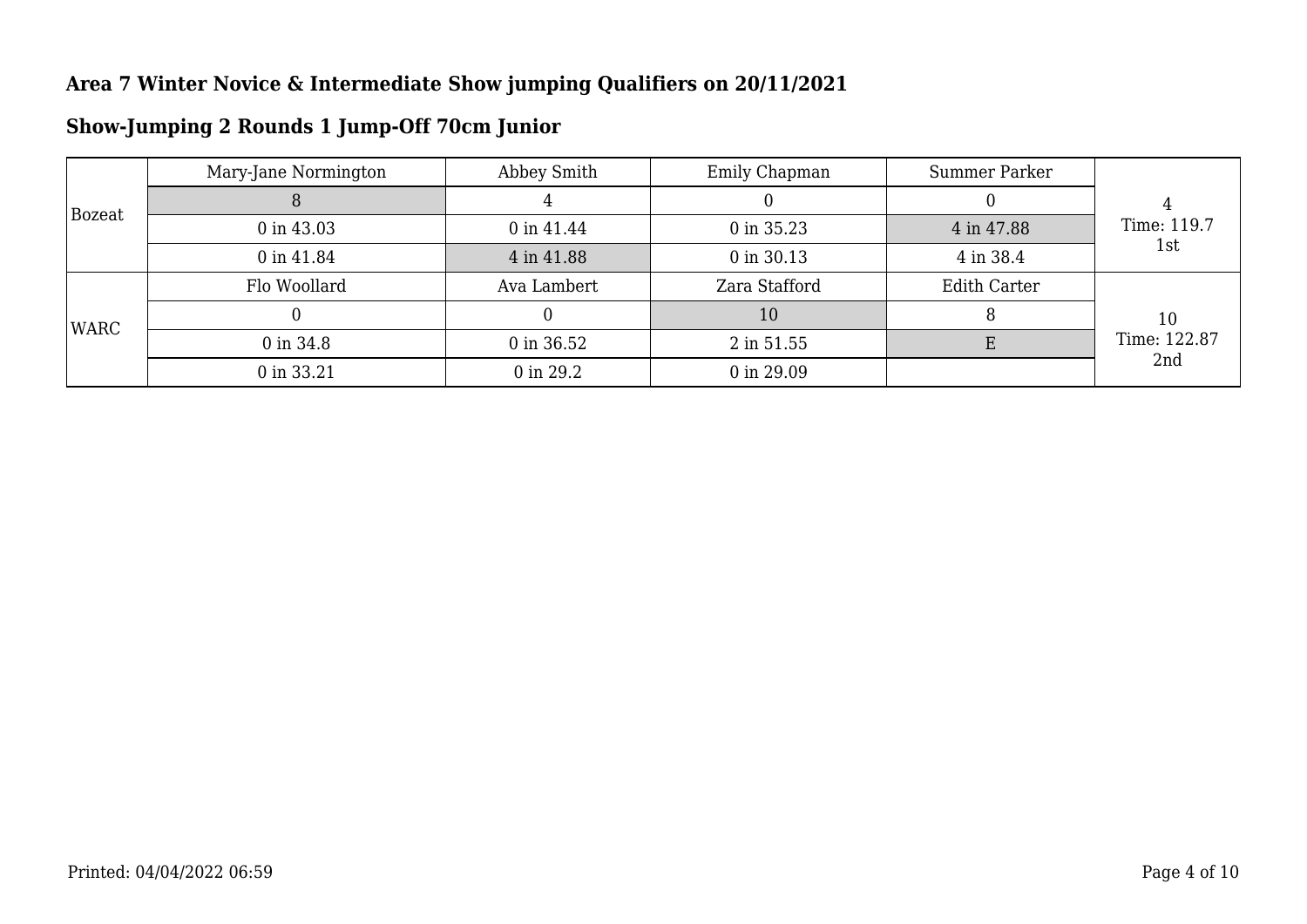## **Show-Jumping 2 Rounds 1 Jump-Off 80cm**

| Haymans        | Sarah Fortescue | Catriona Paterson     | Nicola Shaw    | Kerrie Kennedy           |                     |
|----------------|-----------------|-----------------------|----------------|--------------------------|---------------------|
|                | $\overline{0}$  | $\overline{0}$        | $\overline{0}$ | $\overline{0}$           | $\overline{0}$      |
|                | 0 in 41.55      | 0 in 36.87            | 0 in 37.6      | 4 in 39.9                | Time: 116.02        |
|                | 0 in 38.71      | 0 in 28.34            | 0 in 33.1      | 12 in 40.38              | 1st                 |
|                | Debbie Robinson | <b>Tracey Manning</b> | Nikki Webb     | Jo Meikle                |                     |
| <b>WARC</b>    | 0               | 0                     | $\Omega$       | 4                        | 4                   |
|                | 0 in 36.33      | 4 in 41.76            | 0 in 42.53     | 4 in 37.49               | Time: 116.35        |
|                | 4 in 37.51      | 4 in 40.48            | 0 in 38.9      | 0 in 36.17               | 2nd                 |
|                | Katy Stockley   | Charlotte Houghton    | Mandy Ellis    | <b>Emily Steaggles</b>   |                     |
| Super Nova     | 0               | $\Omega$              |                |                          | $\overline{4}$      |
|                | 4 in 43.2       | 0 in 44.96            | 0 in 45.02     | 0 in 40.33               | Time: 130.31<br>3rd |
|                | 0 in 36.48      | 0 in 41.69            | 0 in 46.47     | 8 in 39.47               |                     |
|                | Georgie Morris  | <b>Tracey Hazell</b>  | Rachel Dyke    | Sally-Ann de Lay Sayette |                     |
| St. Catherines | $\overline{0}$  | $\Omega$              | $\overline{4}$ | $\overline{4}$           | 8                   |
|                | 0 in 37.6       | 0 in 41.11            | 4 in 38.97     | 4 in 42.83               | Time: 117.68        |
|                | 0 in 37.08      | 0 in 36.87            | 0 in 36.21     | 4 in 39.56               | 4th                 |
|                | Kerry Simson    | Tim Whitehead         | Rachel Casbon  | Karen Howse              |                     |
|                | 4               | $\overline{0}$        | 21             | $\overline{0}$           | 12                  |
| Selwyn         | 8 in 34.38      | 0 in 42.11            | E              | 0 in 39.88               | Time: 116.37        |
|                | 4 in 37.05      | 4 in 37.6             |                | 0 in 40.07               | 5th                 |
|                | Lisa Dalton     | Katherine Adams       | Katie Morgan   | Alison Jones             |                     |
|                | $\overline{0}$  | $\overline{4}$        | $\overline{4}$ | $\overline{0}$           | 12                  |
| Hepple         | 4 in 42.87      | 0 in 41.47            | 8 in 44.18     | 4 in 44.13               | Time: 128.47        |
|                | 4 in 43.73      | 0 in 41.52            | 0 in 42.86     | 0 in 44.24               | 6th                 |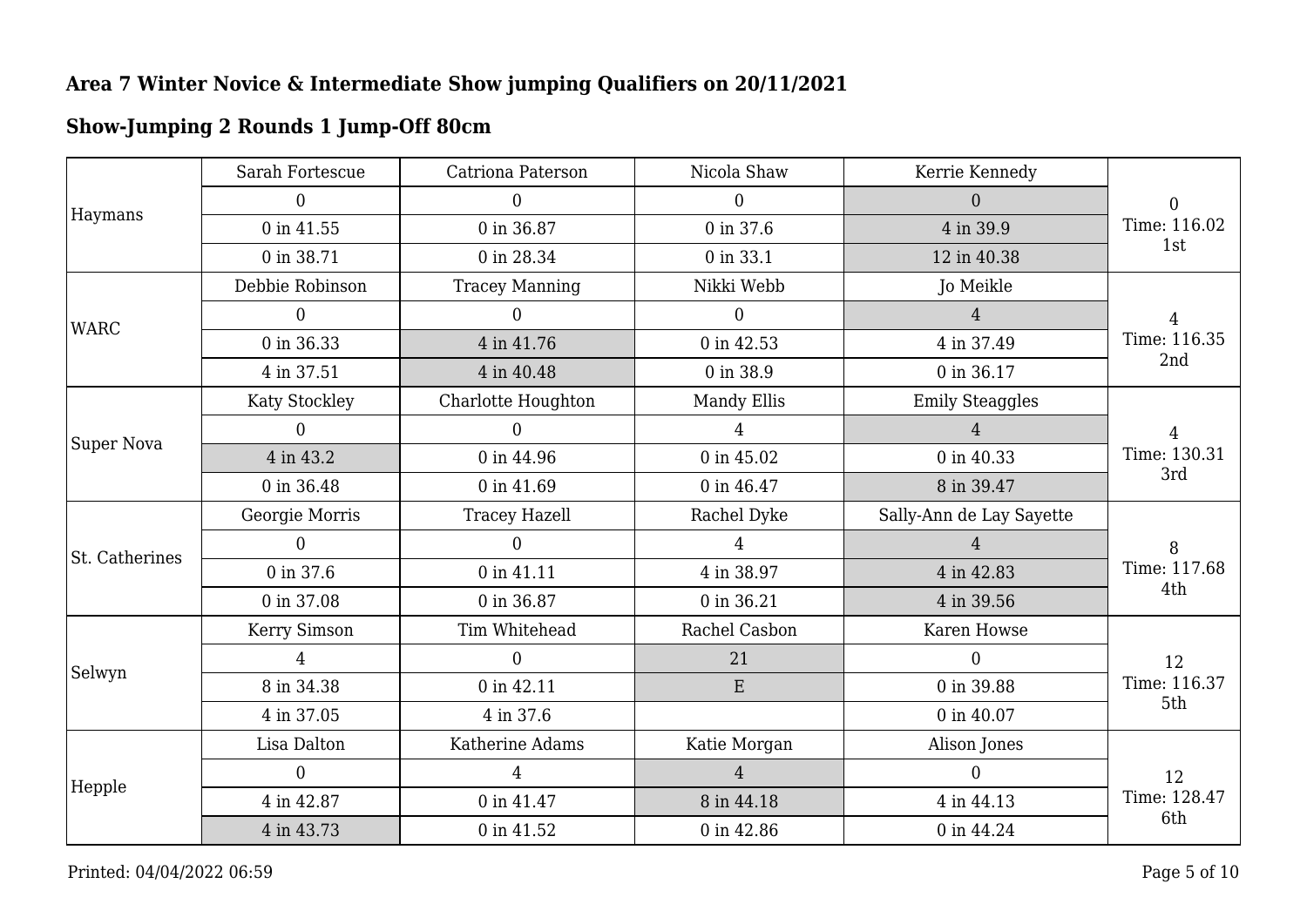|               | Jill Dainton   | <b>Harriet Pavet-Golding</b> | Catherine Martin   | Kate Harpin    |              |
|---------------|----------------|------------------------------|--------------------|----------------|--------------|
|               | 4              |                              | $\overline{0}$     | 4              | 16           |
| Pumas         | 4 in 41.05     |                              | 0 in 37.37         | 4 in 39.6      | Time: 118.02 |
|               | 0 in 38.6      |                              | 0 in 35.96         | 4 in 38.1      | 7th          |
|               | Susi Cooper    | <b>TBC</b>                   | <b>Greg Cooper</b> | Kimberly Macey |              |
|               | 8              |                              | $\Omega$           | $\overline{0}$ | 16           |
| <b>Bozeat</b> | 8 in 41.46     |                              | 0 in 41.45         | 0 in 36.86     | Time: 119.77 |
|               | 4 in 39.22     |                              | 0 in 38.41         | 4 in 29        | 8th          |
|               | Nigel Russell  | Teri Cuccurullo              | Andrea Cartwright  | Lauren Lanik   |              |
|               | 4              | 29                           | 4                  | $\overline{4}$ | 16           |
| Panthers      | $\mathbf E$    | 4 in 41.5                    | 0 in 46.65         | 0 in 41.62     | Time: 129.77 |
|               |                | 0 in 41.15                   | 0 in 46.47         | 0 in 33.95     | 9th          |
|               | Kerrie Kennedy | Sarah Anderson               | Michala Hart       | Lauren Brant   |              |
| Hoxton        | $\overline{0}$ | E                            | 17                 | $\theta$       | 21           |
|               | 0 in 36.4      |                              | 4 in 38.55         | 0 in 42.16     | Time: 117.11 |
|               | 0 in 34.34     |                              | 0 in 38.93         | 4 in 44.12     | 10th         |
|               | Georgie Howe   | Carrie Sherriff              | <b>Tilly Gill</b>  | Verity Beaton  |              |
|               | 0              | 15                           | 5                  | $\overline{0}$ | 24           |
| Solar Eclipse | 4 in 42.43     | 15 in 60.75                  | ${\bf R}$          | 0 in 37.29     | Time: 140.47 |
|               | 0 in 33.36     | 0 in 44.24                   |                    | 0 in 35.79     | 11th         |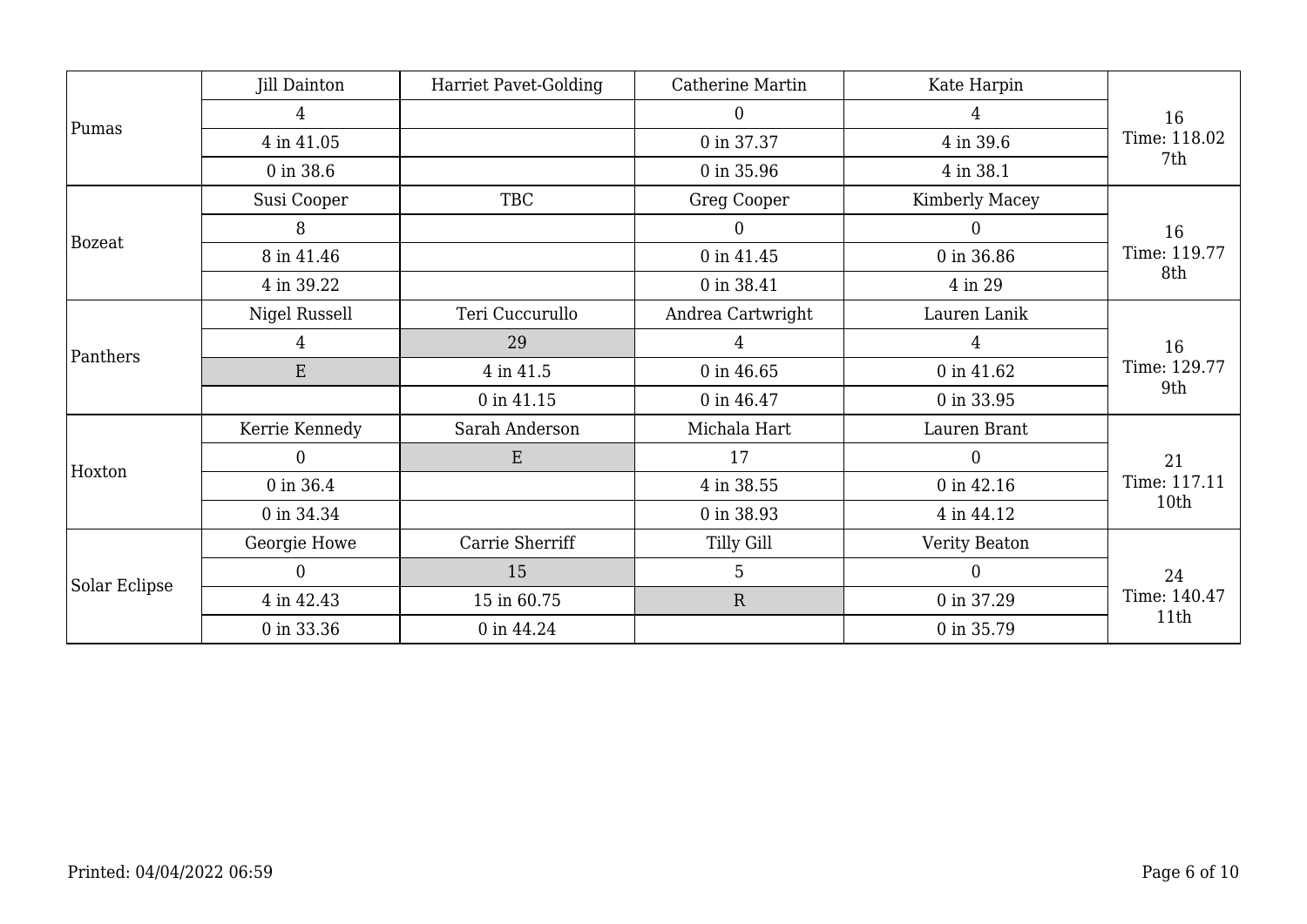| Bozeat | Mary-Jayne Normington | Emily Chapman  | Millie Granger | Georgia Wooding |              |  |
|--------|-----------------------|----------------|----------------|-----------------|--------------|--|
|        |                       |                |                |                 |              |  |
|        | $0$ in 41.76          | 4 in 32.14     | 33 in 70.84    | 0 in 38.81      | Time: 112.71 |  |
|        | 0 in 39.62            | 0 in 25.44     | E              | 4 in 39.7       | 1st          |  |
| WARC   | Ava Lambert           | Annabelle Pick | Daisy Burrows  | Zara Stafford   |              |  |
|        |                       |                | 33             |                 | 27           |  |
|        | 4 in 36.84            | 23 in 64.37    | 55 in 92.48    | 0 in 41.77      | Time: 142.98 |  |
|        | 4 in 26.85            | 0 in 42.34     |                | 0 in 29.74      | 2nd          |  |

## **Show-Jumping 2 Rounds 1 Jump-Off 80cm Junior**

aa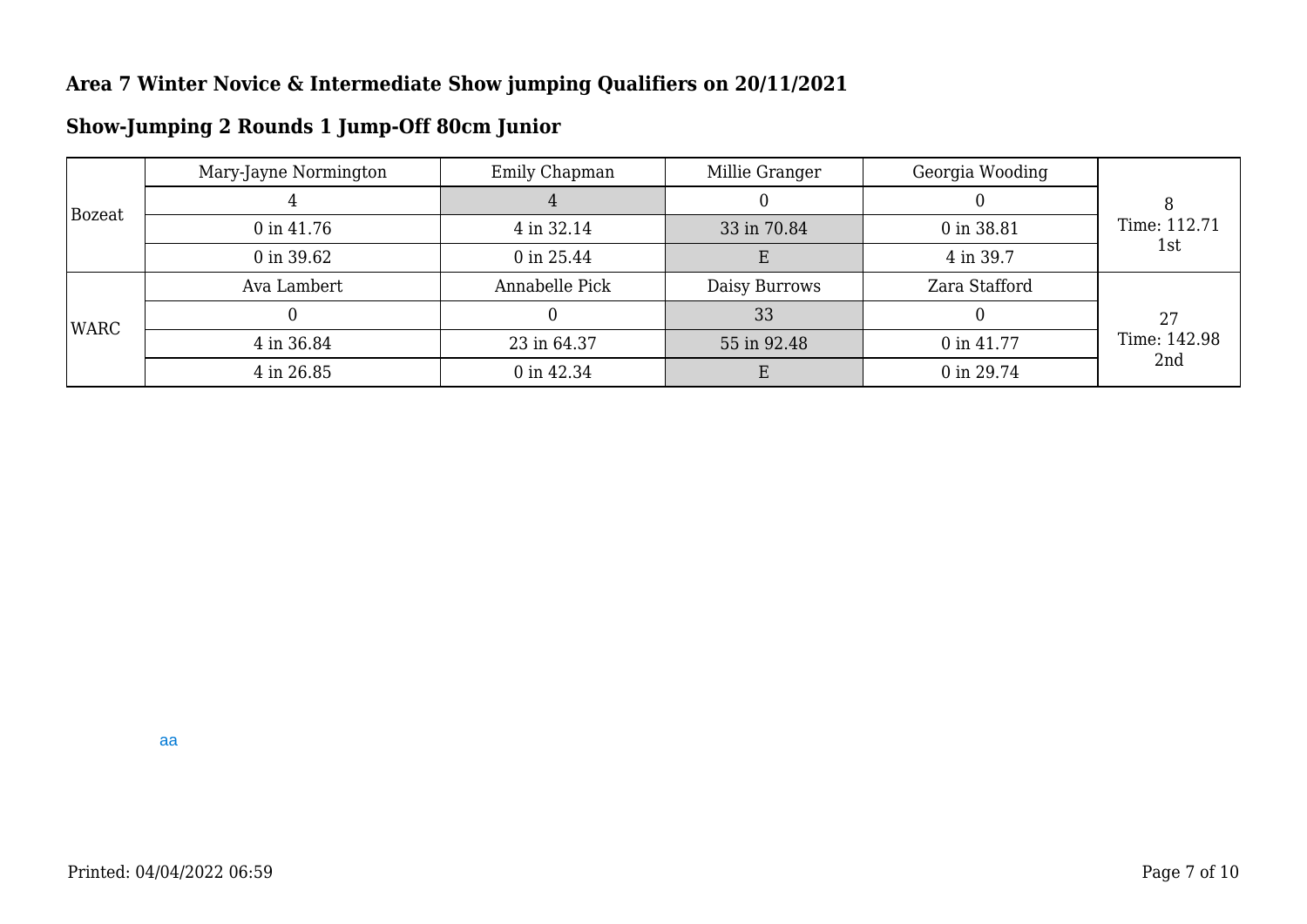| <b>Show-Jumping 2 Rounds 1 Jump-Off 90cm Senior</b> |
|-----------------------------------------------------|
|-----------------------------------------------------|

|               | Sally-Ann de Lay Sayette | <b>Tracey Hazell</b>  | Georgie Morris           | Rachel Dyke              |                     |  |
|---------------|--------------------------|-----------------------|--------------------------|--------------------------|---------------------|--|
|               | $\overline{0}$           | $\overline{0}$        | $\overline{4}$           | $\Omega$                 | $\bf{0}$            |  |
| Peterhouse    | 0 in 41.52               | 0 in 38.37            | 4 in 45.98               | 0 in 38.9                | JO: 0/96.06<br>1st  |  |
|               | 0 in 30.42               | 0 in 32.99            | 0 in 41.9                | 0 in 32.65               |                     |  |
|               | Chloe Alibone            | <b>Greg Cooper</b>    | <b>Emily Jane Griggs</b> | Kimberly Macey           |                     |  |
| <b>Bozeat</b> | $\overline{0}$           | 15                    | $\Omega$                 | 0                        | $\bf{0}$            |  |
|               | 0 in 36.92               | 10 in 55.24           | 0 in 38.22               | 0 in 36.9                | JO: 0/98.13         |  |
|               | 0 in 34.88               | 4 in 41.22            | 0 in 31.4                | 0 in 31.85               | 2nd                 |  |
|               | Catriona Paterson        | <b>Barry Meningen</b> | Freya Peverell           | Kate Darby               |                     |  |
| Horsetown     | $\overline{0}$           | E                     | $\overline{0}$           | $\overline{4}$           | 4                   |  |
|               | 0 in 34.56               | 0 in 36.6             | 0 in 38.93               | 0 in 40.46               | Time: 110.09<br>3rd |  |
|               | 0 in 29.19               | 0 in 33.81            | 0 in 36.35               | 0 in 41.7                |                     |  |
|               | Katie Morgan             | <b>Ellie Summers</b>  | Stephen Plumb            | Lisa Dalton              | 10                  |  |
| Hidden World  | $\overline{4}$           | $\overline{2}$        | $\theta$                 | $\theta$                 |                     |  |
|               | 4 in 42.52               | 4 in 43.74            | 0 in 41.36               | 4 in 40.58               | Time: 124.46        |  |
|               | 0 in 40.99               | 0 in 46.71            | 0 in 32.57               | 0 in 41.48               | 4th                 |  |
|               | Lauren Lanik             | Nicola Stapleton      | Andrea Cartwright        | Annmarie Ryan            |                     |  |
|               | $\theta$                 | $\overline{0}$        |                          | $\overline{4}$           | 13                  |  |
| Jaguars       | 4 in 34.34               | 4 in 37.67            | 4 in 47.61               | 4 in 43.24               | Time: 115.25        |  |
|               | 4 in 31.36               | 4 in 34.24            | 0 in 43.97               | 4 in 41.2                | 5th                 |  |
|               | Rachel Dyke              | Annunziata Desmond    | Sarah Walpole            | Sally-Ann de Lay Sayette |                     |  |
|               | 4                        | 8                     | $\Omega$                 | 8                        | 20                  |  |
| Pembrooke     | 4 in 40.52               | 4 in 40.55            | 0 in 42.76               | 4 in 47.17               | Time: 123.83        |  |
|               | 0 in 36.33               | 4 in 42.12            | 0 in 38.37               | 0 in 39.54               | 6th                 |  |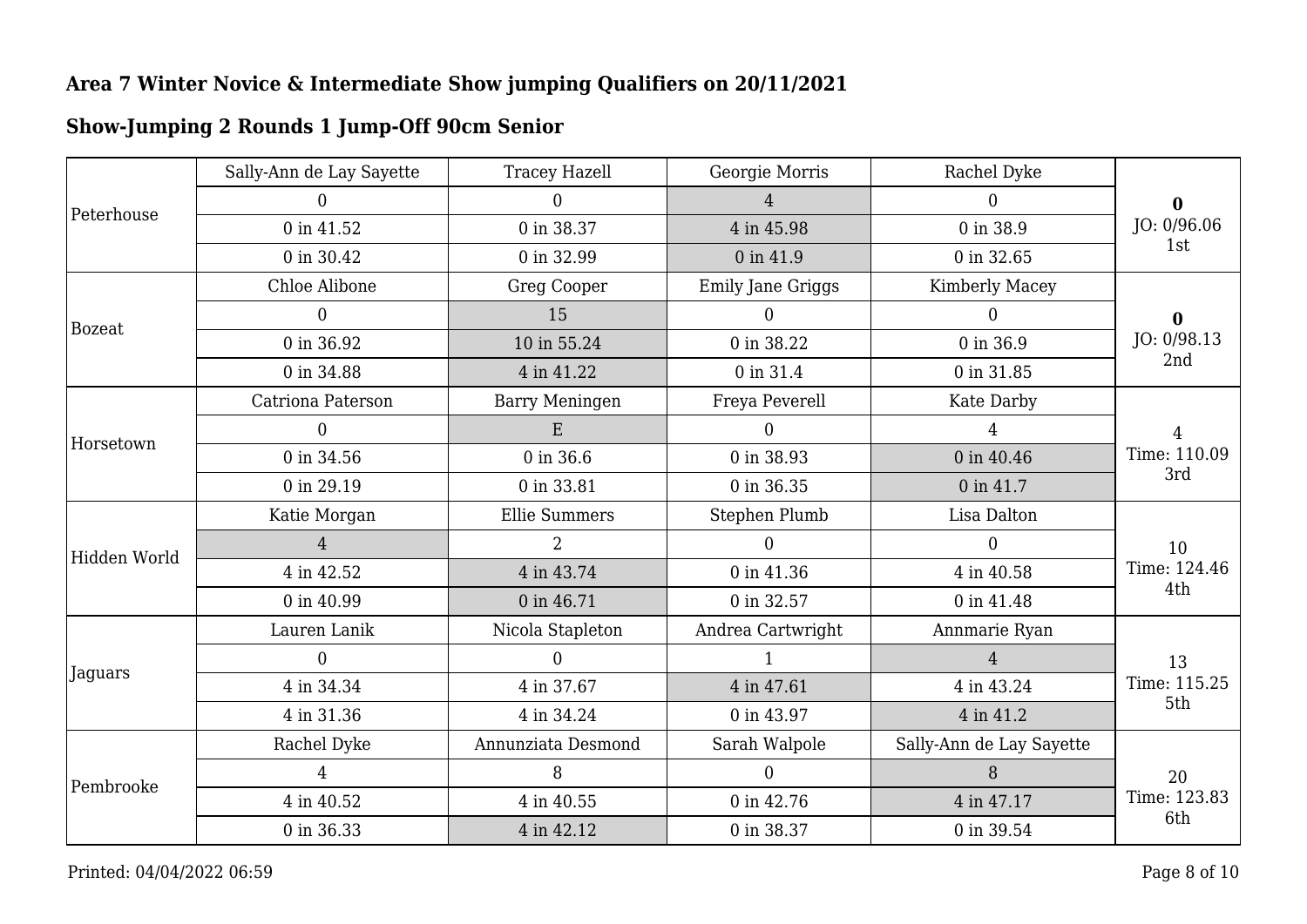|        | Lauren Brant          | Anna Hicks | Emma Roughton |     |
|--------|-----------------------|------------|---------------|-----|
|        |                       |            |               |     |
| Harris | $0 \text{ in } 42.09$ |            | 4 in 39.4     | 7th |
|        | 0 in 41.36            |            | 0 in 41.38    |     |